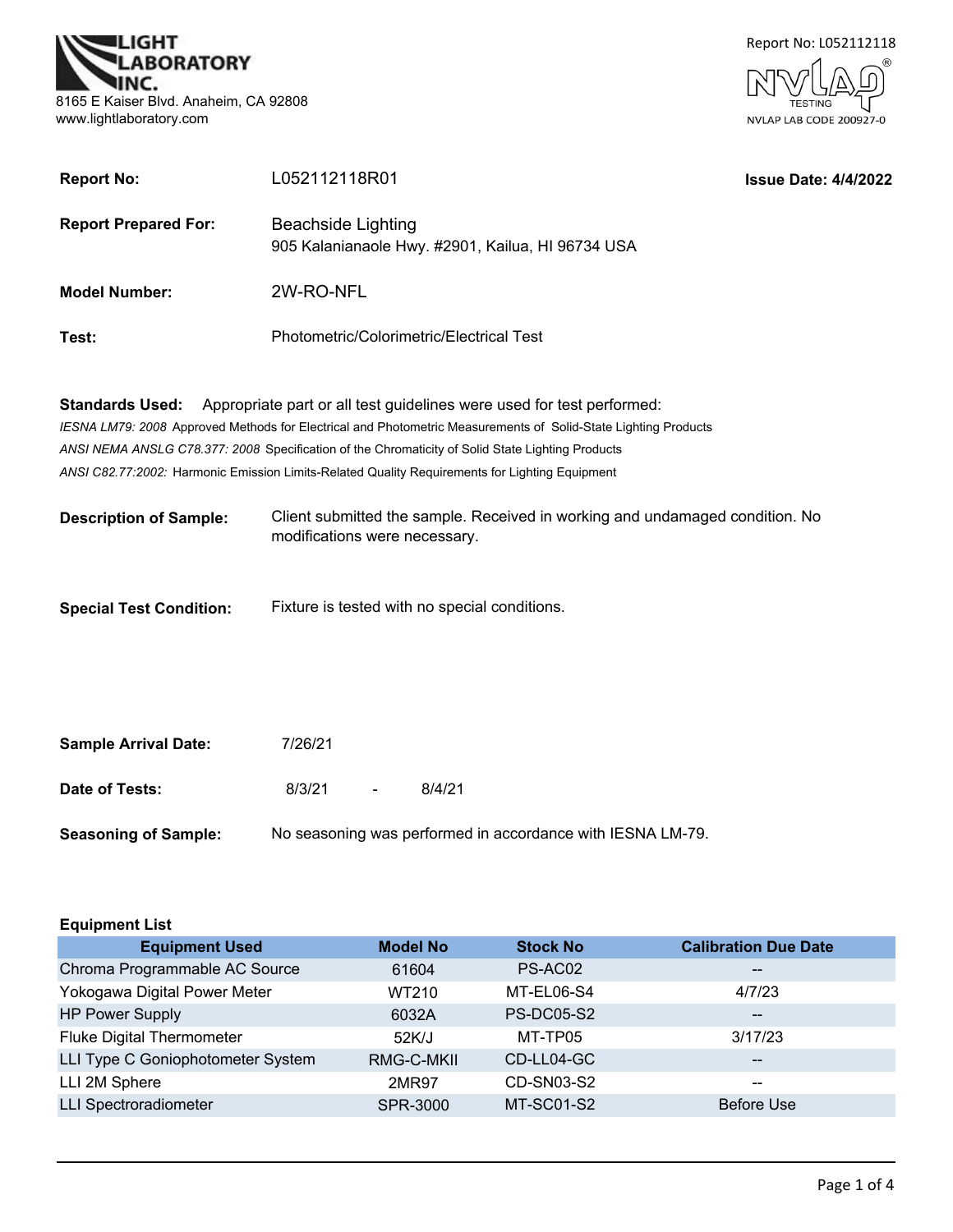





| <b>General Information</b>           |                           |
|--------------------------------------|---------------------------|
| <b>Manufacturer:</b>                 | <b>Beachside Lighting</b> |
| <b>Model Number:</b>                 | 2W-RO-NFL                 |
| <b>Driver Model Number:</b>          | N/A                       |
| <b>Test Summary</b>                  |                           |
| <b>Total Lumens:</b>                 | 107.00                    |
| <b>Efficacy:</b>                     | 51.40                     |
| <b>Color Redering Index:</b>         | 18.8                      |
| <b>Correlated Color Temperature:</b> | 1000                      |
| <b>Input Voltage (VDC):</b>          | 12.01                     |
| <b>Input Current (Amp):</b>          | 0.1734                    |
| Input Power (W):                     | 2.08                      |
| <b>Input Power Factor:</b>           | 0.9999                    |
| <b>Current ATHD (%):</b>             | N/A                       |

| <b>Test Condition</b>                |      |  |
|--------------------------------------|------|--|
| Ambient Temperature (°C):            | 25.0 |  |
| <b>Stabilization Time (Hours):</b>   | 0:50 |  |
| <b>Total Operating Time (Hours):</b> | 2:15 |  |



FIG. 1 LUMINAIRE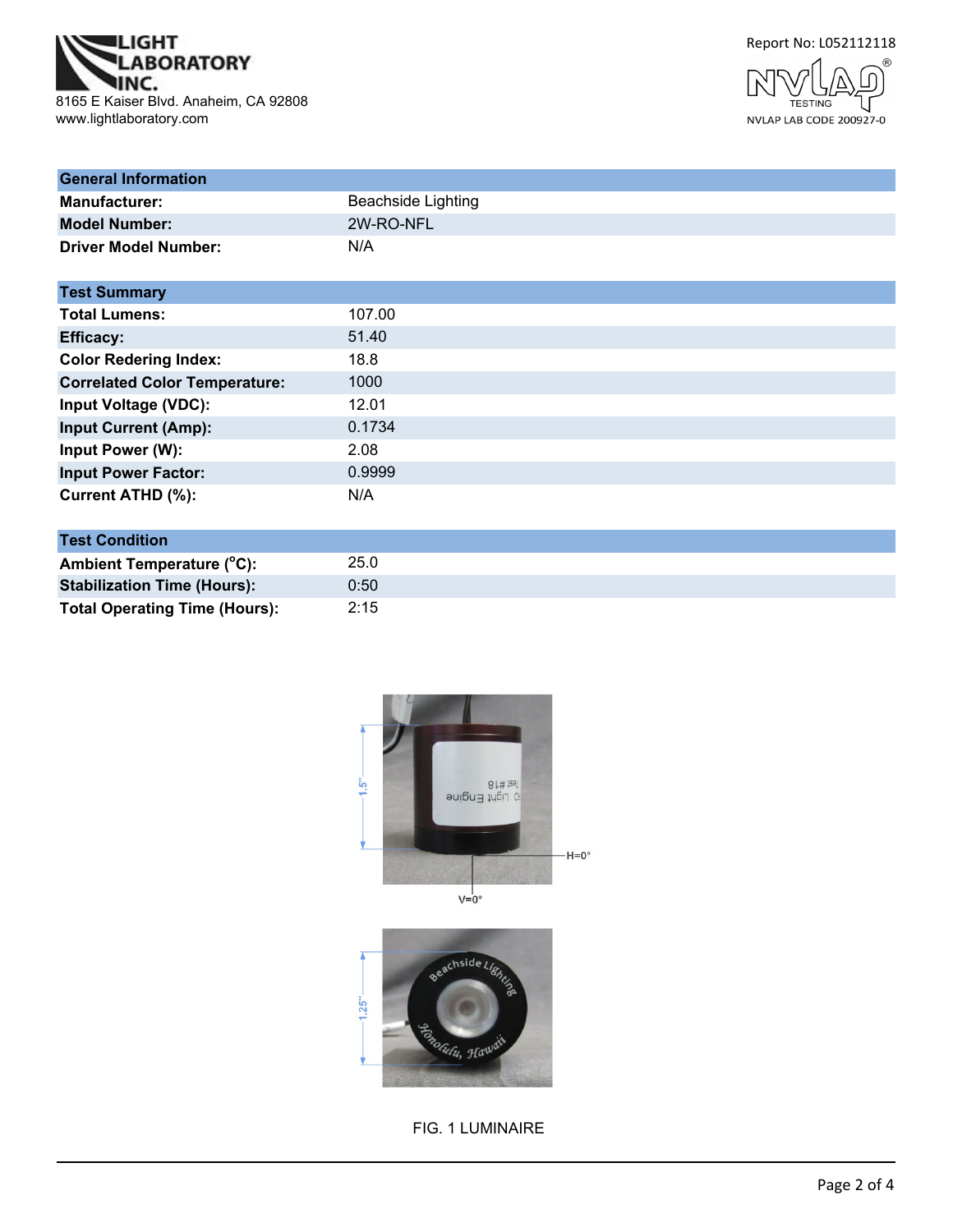



#### **Colorimetry Test Results**



Main: 612 Peak: 623.53

| CRI & CCT               |           |
|-------------------------|-----------|
| $\overline{\mathbf{x}}$ | 0.6766    |
| $\overline{\mathsf{y}}$ | 0.3231    |
| u'                      | 0.4899    |
| v'                      | 0.5264    |
| <b>CRI</b>              | 18.80     |
| <b>CCT</b>              | 1000      |
| Duv                     | 0.11670   |
| <b>R</b> Values         |           |
| R1                      | 10.24     |
| R <sub>2</sub>          | 75.28     |
| 37.24<br>R <sub>3</sub> |           |
| R4                      | $-15.94$  |
| R5                      | 9.79      |
| R <sub>6</sub>          | 90.53     |
| R7                      | 8.09      |
| R8                      | $-65.12$  |
| R <sub>9</sub>          | $-202.28$ |
| <b>R10</b>              | 66.39     |
| <b>R11</b>              | $-8.59$   |
| <b>R12</b>              | 77.22     |
| <b>R13</b>              | 28.55     |
| <b>R14</b>              | 64.90     |
| <b>R15</b>              | -26.69    |

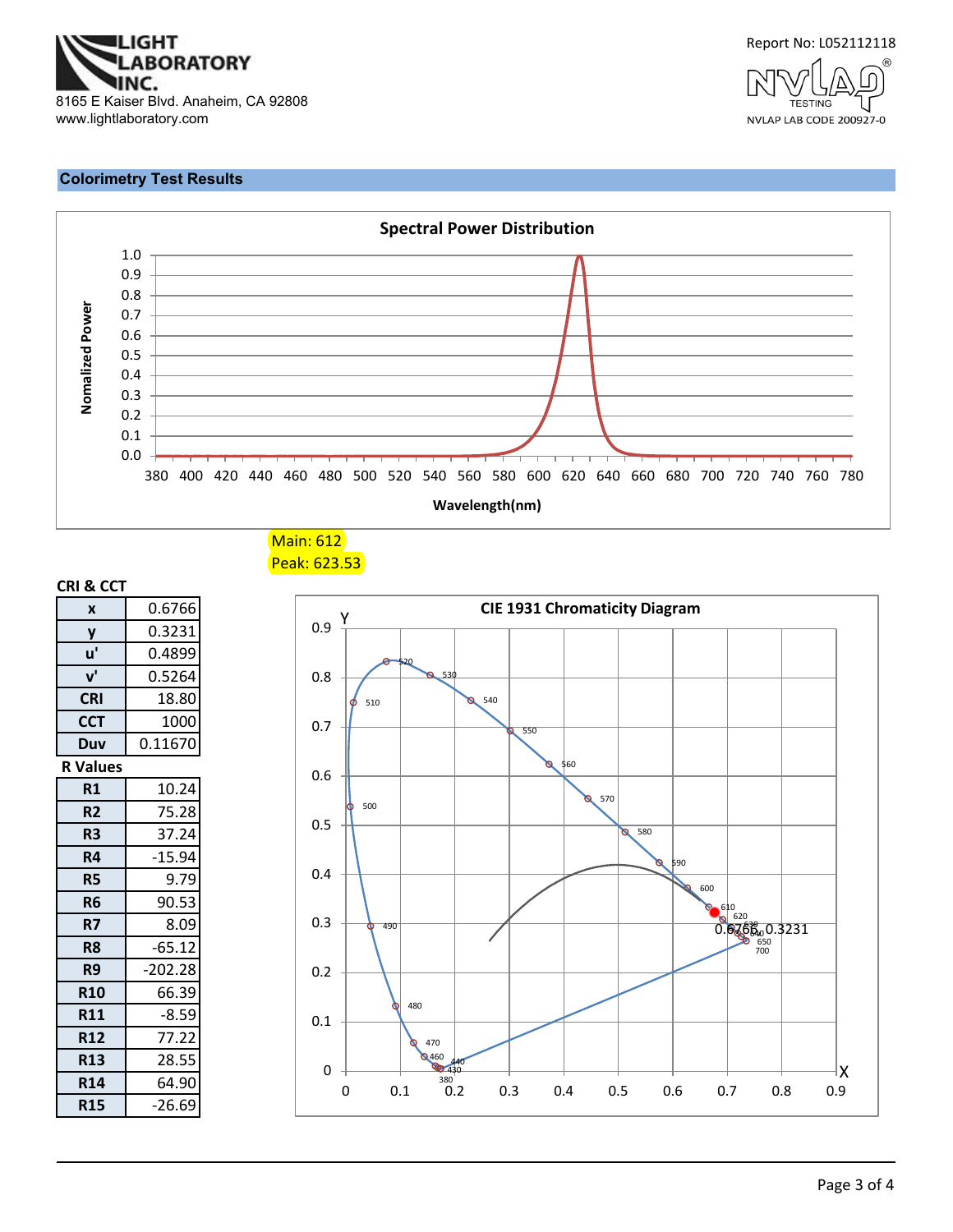



## **Test Methods**

#### **Photometric Measurements - Goniophotometer**

A Custom Light Laboratory Type C Rotating Mirror Goniophotometer was used to measure candelas(intensity) at each angle of distribution as defined by IESNA for the appropriate fixture type.

Ambient temperature is set to 25°C and is measured from the center of the fixture, within 1ft from the outside of the fixture. Temperature is maintained at 25°C throughout the testing process and the sample is stabilized for at least 30mins and longer as necessary for the sample to achieve stabilization.

Electrical measurements are measured using the listed equipment.

#### **Spectral Measurements - Integrating Sphere**

A Sensing Spectroradiometer SPR-3000, in conjunction with Light Laboratory 2 meter integrating sphere was used to measure chromaticity coordinates, correlated color temperature(CCT) and the color rendering index(CRI) for each sample.

Ambient temperature is set to 25°C and is measured from the center of the fixture, within 1ft from the outside of the fixture. Temperature is maintained at 25°C throughout the testing process and the sample is stabilized for at least 30mins and longer as necessary for the sample to achieve stabilization.

Electrical measurements are measured using the listed equipment.

Disclaimers:

This report must not be used by the customer to claim product certification, approval or endorsement by NVLAP, NIST or any agency of Federal Government.

Report Prepared by : Kunjan Modi

Test Report Reviewed by:

Staneforz

Steve Kang Quality Assurance

*\*Attached are photometric data reports.*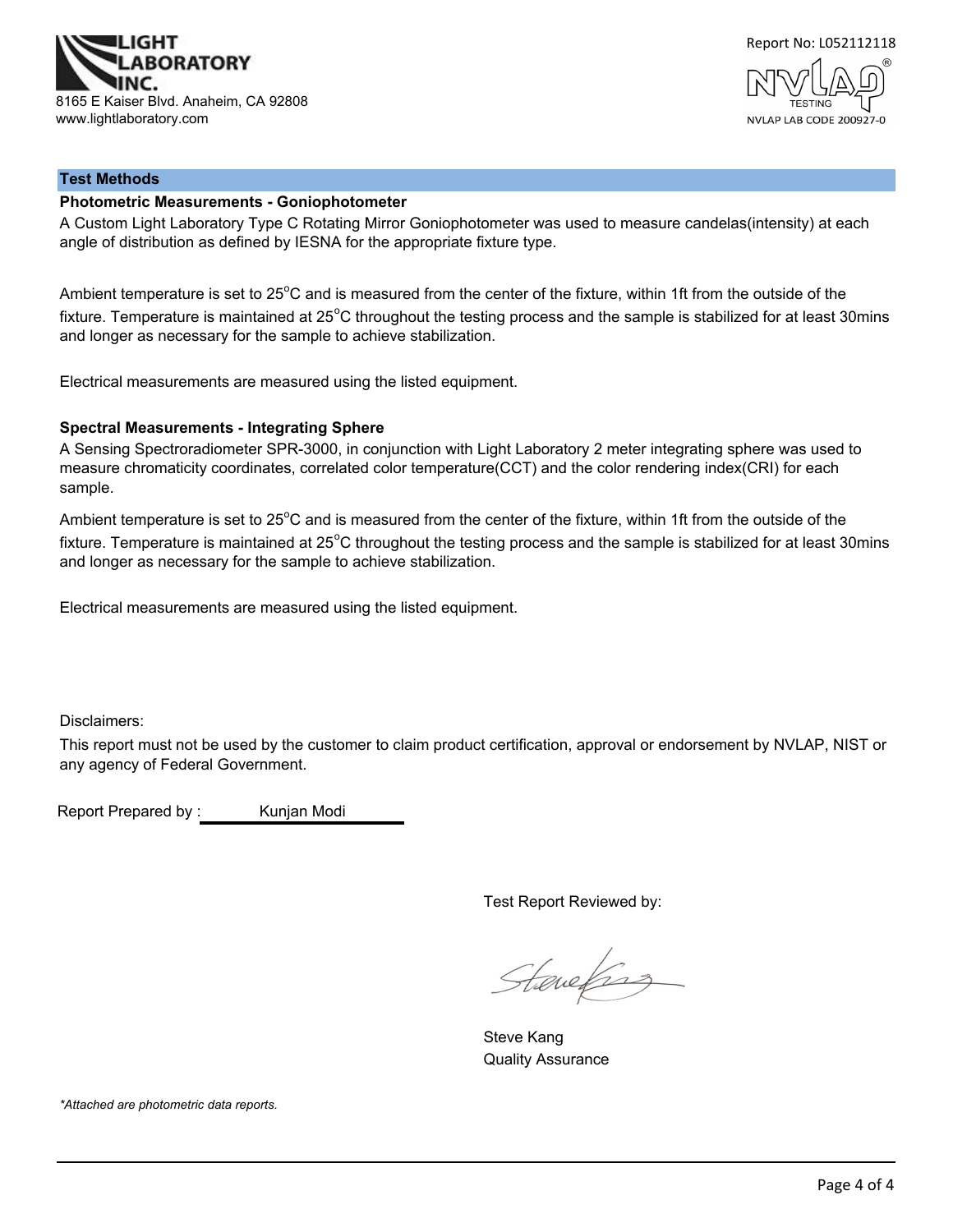

# **Photometric Test Report**

#### **IES ROAD REPORT PHOTOMETRIC FILENAME : L052112118R01.IES**

#### **DESCRIPTIVE INFORMATION (From Photometric File)**

IESNA:LM-63-2002 [TEST] L052112118R01 [TESTLAB] LIGHT LABORATORY, INC. (www.lightlaboratory.com) [ISSUEDATE] 08/10/21 [MANUFAC] Beachside Lighting [LUMCAT] 2W-RO-NFL [LUMINAIRE] 2 Watt Light Engine, Red Orange [BALLASTCAT] N/A [OTHER] INDICATING THE CANDELA VALUES ARE ABSOLUTE AND [MORE] SHOULD NOT BE FACTORED FOR DIFFERENT LAMP RATINGS. [INPUT] 12.006VDC [TEST PROCEDURE] IESNA:LM-79-08

#### **CHARACTERISTICS**

| <b>IES Classification</b>                       | Type VS                   |
|-------------------------------------------------|---------------------------|
| Longitudinal Classification                     | Very Short                |
| Lumens Per Lamp                                 | N.A. (absolute)           |
| <b>Total Lamp Lumens</b>                        | N.A. (absolute)           |
| Luminaire Lumens<br>107                         |                           |
| Downward Total Efficiency                       | N.A. (absolute)           |
| <b>Total Luminaire Efficiency</b>               | N.A. (absolute)           |
| Luminaire Efficacy Rating (LER)<br>51           |                           |
| <b>Total Luminaire Watts</b><br>2.08            |                           |
| 1.00<br><b>Ballast Factor</b>                   |                           |
| 0.00<br>Upward Waste Light Ratio                |                           |
| Maximum Candela<br>758                          |                           |
| Maximum Candela Angle                           | 180H 0V                   |
| Maximum Candela (<90 Degrees Vertical)<br>758   |                           |
| Maximum Candela Angle (<90 Degrees Vertical)    | 180H 0V                   |
| Maximum Candela At 90 Degrees Vertical          | 0 (0.0% Luminaire Lumens) |
| Maximum Candela from 80 to <90 Degrees Vertical | 1 (0.9% Luminaire Lumens) |
| Cutoff Classification (deprecated)              | N.A. (absolute)           |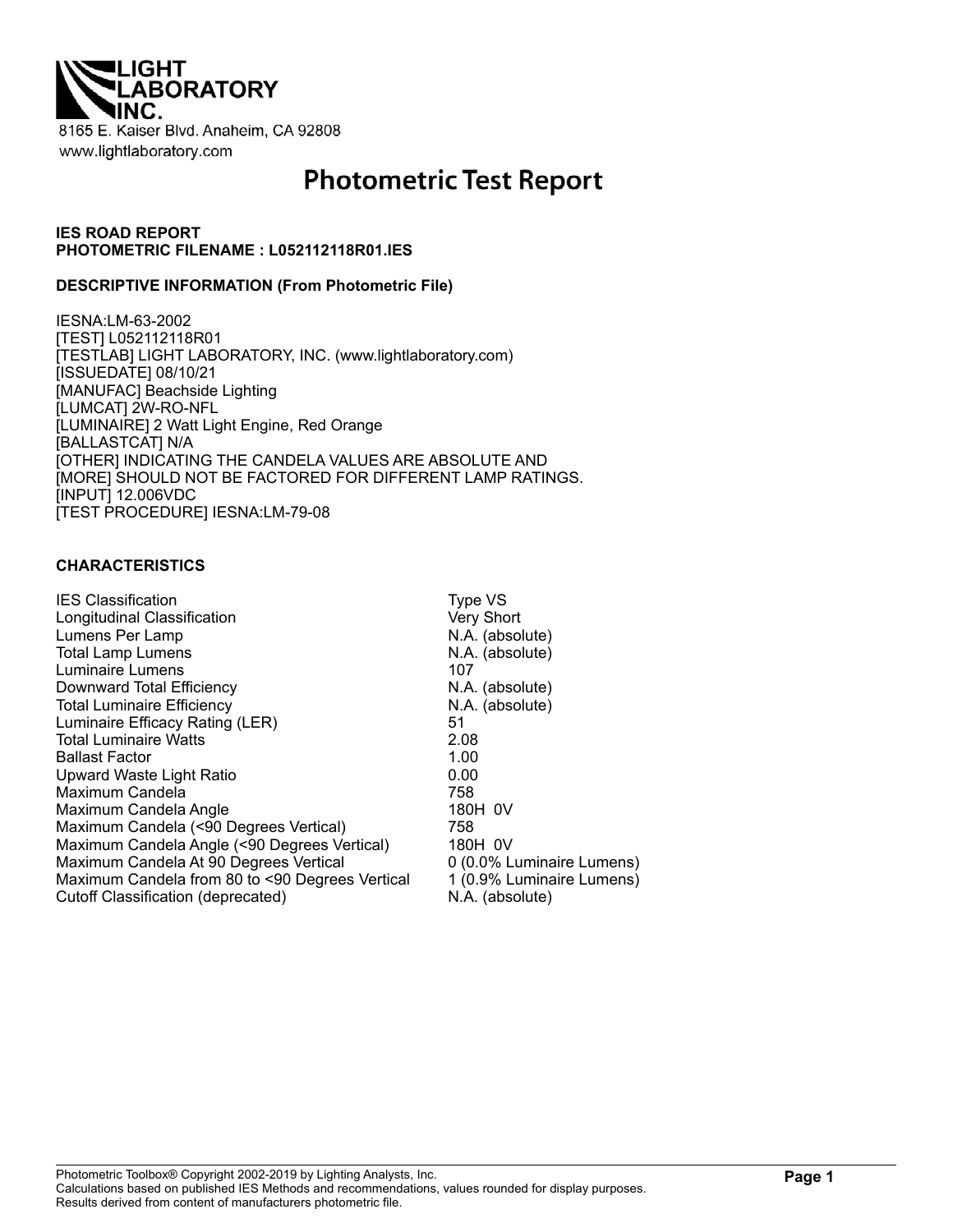## **LUMINAIRE CLASSIFICATION SYSTEM (LCS)**

|                               | Lumens          | % Lamp | % Luminaire |
|-------------------------------|-----------------|--------|-------------|
| FL - Front-Low (0-30)         | 41.6            | N.A.   | 38.9        |
| FM - Front-Medium (30-60)     | 7.9             | N.A.   | 7.4         |
| FH - Front-High (60-80)       | 2.2             | N.A.   | 2.1         |
| FVH - Front-Very High (80-90) | 0.4             | N.A.   | 0.4         |
| BL - Back-Low (0-30)          | 44.2            | N.A.   | 41.3        |
| BM - Back-Medium (30-60)      | 7.9             | N.A.   | 7.4         |
| BH - Back-High (60-80)        | 2.4             | N.A.   | 2.2         |
| BVH - Back-Very High (80-90)  | 0.4             | N.A.   | 0.4         |
| UL - Uplight-Low (90-100)     | 0.0             | N.A.   | 0.0         |
| UH - Uplight-High (100-180)   | 0.0             | N.A.   | 0.0         |
| Total                         | 107.0           | N.A.   | 100.0       |
| <b>BUG Rating</b>             | <b>B0-U0-G0</b> |        |             |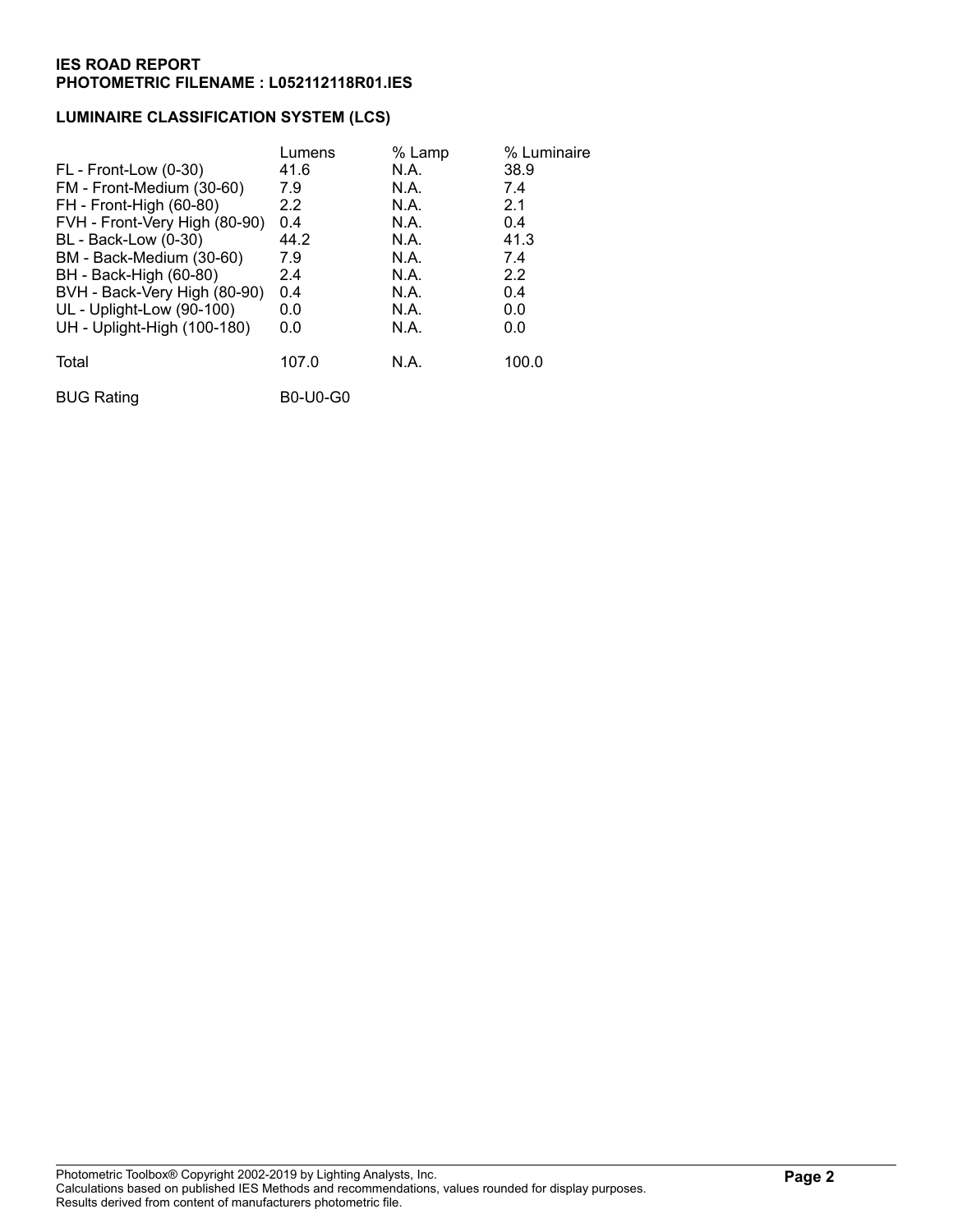#### **COEFFICIENTS OF UTILIZATION**



## **FLUX DISTRIBUTION**

|                           | Lumens | Percent<br>Of Luminaire |
|---------------------------|--------|-------------------------|
| Downward Street Side      | 52.1   | 48.7                    |
| Downward House Side       | 54.9   | 51.3                    |
| Downward Total            | 107.0  | 100.0                   |
| <b>Upward Street Side</b> | 0.0    | 0.0                     |
| <b>Upward House Side</b>  | 0.0    | 0.0                     |
| <b>Upward Total</b>       | 0.0    | 0.0                     |
| <b>Total Flux</b>         | 107.0  | 100.0                   |

|                   | Center Beam fc      | Beam Width        |                   |
|-------------------|---------------------|-------------------|-------------------|
| 1.7 <sub>ft</sub> | 262 fc              | 0.5 <sub>ft</sub> | 0.5 <sub>f</sub>  |
| 3.3 <sub>ft</sub> | 69.6 fc             | 0.9 <sub>ft</sub> | 0.9 ft            |
| 5.0 <sub>0</sub>  | 30.3 fc             | 1.4 <sub>ft</sub> | 1.4 <sub>ft</sub> |
| 6.7 <sub>ft</sub> | 16.9 <sub>fc</sub>  | 1.8 <sub>f</sub>  | 1.9 <sub>ft</sub> |
| 8.3 <sub>ft</sub> | 11.0 f <sub>C</sub> | 2.3 <sub>ft</sub> | 2.3 <sub>ft</sub> |
| 10.0 <sub>h</sub> | $7.58$ fc           | 2.8 <sub>ft</sub> | 2.8 <sub>ft</sub> |

Photometric Toolbox® Copyright 2002-2019 by Lighting Analysts, Inc. Calculations based on published IES Methods and recommendations, values rounded for display purposes. Results derived from content of manufacturers photometric file.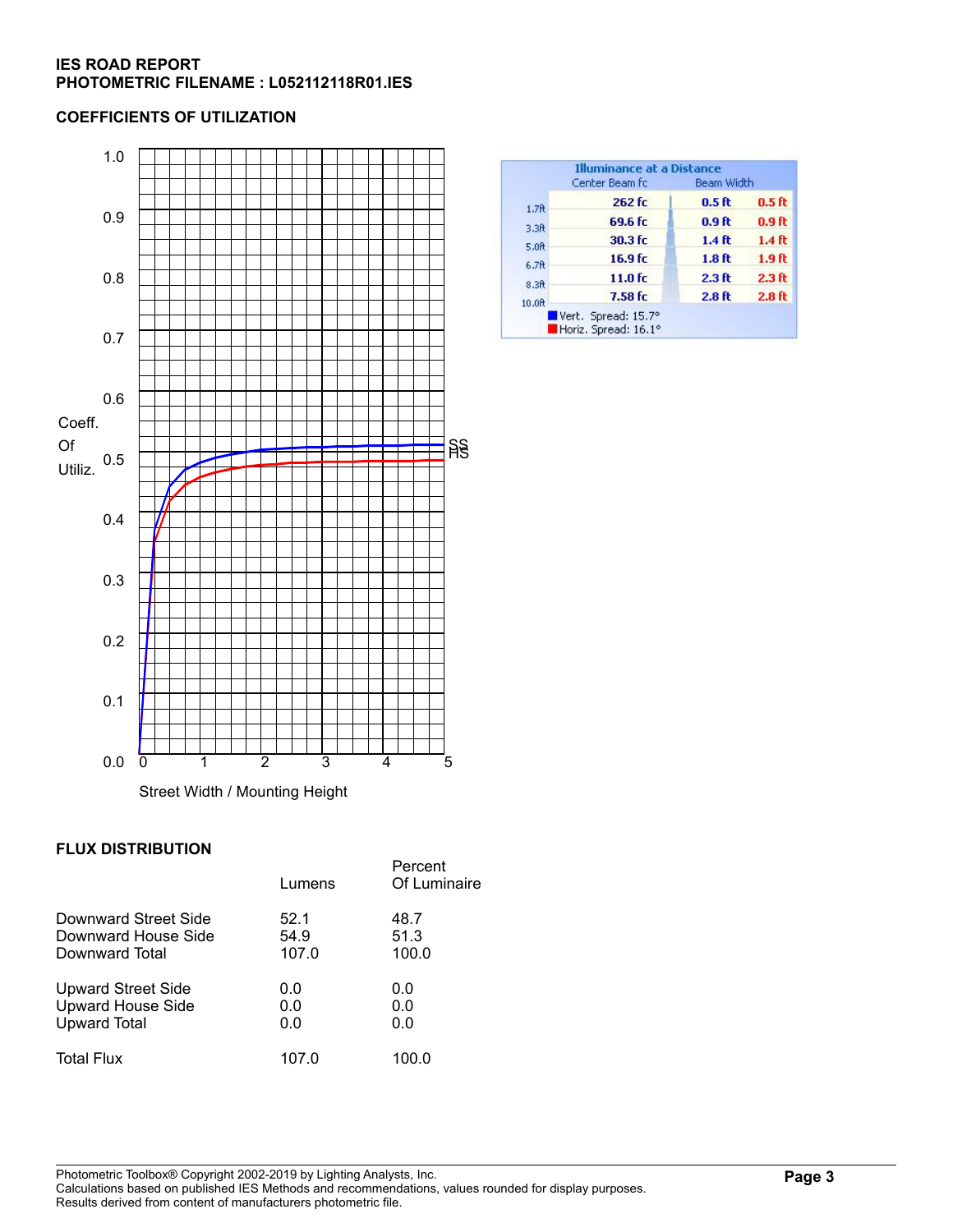# **POLAR GRAPH**



Maximum Candela = 758 Located At Horizontal Angle = 180, Vertical Angle = 0 # 1 - Vertical Plane Through Horizontal Angles (180 - 0) (Through Max. Cd.) # 2 - Horizontal Cone Through Vertical Angle (0) (Through Max. Cd.)